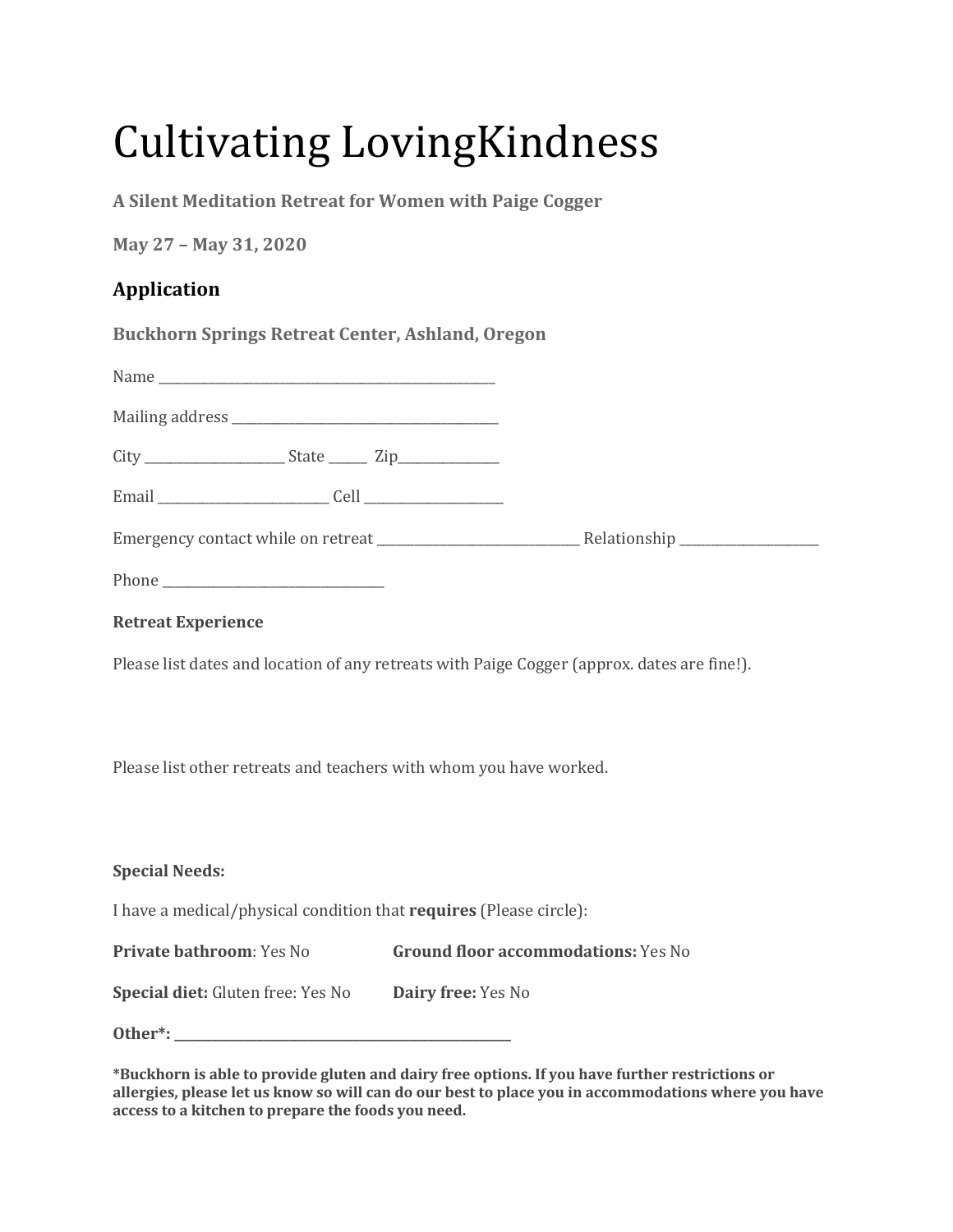#### **Retreat fees:**

The retreat fee covers room, board and Buckhorn staff gratuities, no teaching fees. (See note below re: Dana Offering for the Teacher.)

# **I** would like to reserve a SHARED ROOM with a retreat fee of \$576.

I would like to room with \_\_\_\_\_\_\_\_\_\_\_\_\_\_\_\_\_\_\_\_\_\_\_\_\_\_\_\_\_\_\_\_\_\_\_\_\_\_\_\_. 

**I** would like to reserve a SINGLE ROOM\* with a retreat fee of \$717. *\*I* am aware that only a *few single rooms have private baths.* Most have shared bathrooms. Some cabins share an outdoor bathhouse. 

**Registration opens June 5, 2019 and remains open until maximum reached. Our preference is that you pay in full at registration as soon as possible <b>before** April 30th, 2020. (Beyond **4/30/2020, please contact Nancy Wilkins ASAP about availability.)**

**Please make checks payable to Nancy Wilkins.** Please write on the memo line "Paige Cogger" Buckhorn retreat". **Shared = \$576** Single = \$717

## **Scholarship:**

 $\Box$  I would like to apply for scholarship help<sup>\*</sup>.

*The minimum support I need to be able to attend this retreat is:* \$  $\blacksquare$  (\*Scholarship applicants, *please communicate with me before sending your application).* 

I am including an additional \$ **as a contribution to the Scholarship Fund.** (Please note on the check memo line: "+ 4 Scholarship Fund".)

#### **Cancellation/Refund Policy**

**By March 15:** Refund will equal monies paid less \$192 (shared) or \$239 (single) as cancellation fee **March 16 - May 26: No refunds** 

*Please note: All cancellation fees will be put toward next year's deposit reserve and our Scholarship Fund.* 

**We are limiting our retreat to 25 participants.** We will reserve your spot on a first-come, firstserved basis, when we receive your application and check. After 25 women are registered, we will begin a waiting list. Even if you have attended previous retreats with Paige, please send a completed application with your payment. The information is useful.

**Buckhorn offers a variety of rooms and configurations,** and a limited number of single rooms. We will attempt to match people's needs with the available facilities. We may not be able to meet everyone's preferences and hope that the retreat philosophy of "Taking what is offered" will allow each of us to practice renunciation and simplicity with grace and acceptance.